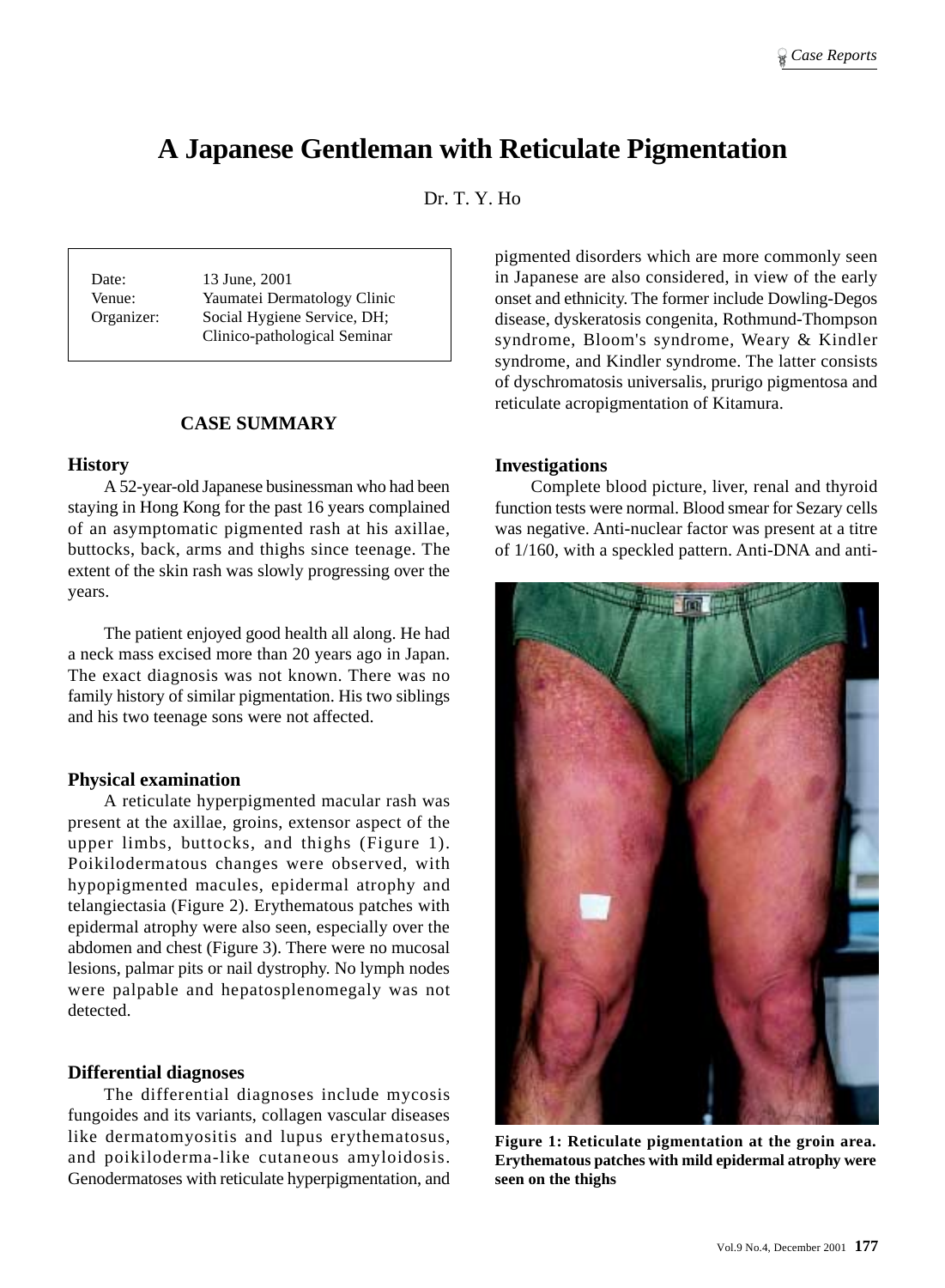

**Figure 2: Poikilodermatous changes (reticulate hyperpigmentation, hypopigmentation, telangiectasia and atrophy) prominent over the buttocks**

ENA antibodies were absent. Immunoglobulin pattern showed a mildly raised IgG of 1892 mg/dL (819-1725 mg/dL). No monoclonal immunoglobulin was detected by serum electrophoresis. Bence-Jones protein was negative in urine. Chest X-ray and ultrasound sonography of the abdomen did not reveal any abnormalities.

# *Histology*

The first skin biopsy was taken at the thigh where poikilodermic changes were prominent. A lichenoid reaction with focal epidermal atrophy and telangietasia (poikilodermatous change) was present. Prominent epidermotropism by atypical lymphoid cells with pericellular halo was noted. Some of these lymphoid cells were large in size with irregular nuclear outline. T-cell receptor gene rearrangement study by polymerase chain reaction showed a dominant band in a reactive



**Figure 3: Well-defined, atrophic erythematous patches at the chest and abdomen. Reticulate pigmentation at the axillae and along the inner sides of the upper limbs**

background. Congo red and crystal violet stains for amyloid deposit were negative.

A second skin biopsy taken from an erythrodermic patch at the chest showed an atrophic epidermis with elongated rete ridges and a vague band-like lymphocytic infiltrate in the papillary dermis. Prominent epidermotropism with atypical lymphoid cells was again noted. Large Pautrier's microabscresses were absent but there were aggregates of atypical lymphoid cells. T-cell receptor gene rearrangement revealed an abnormal band identical to the band in the previous biopsy.

### **Diagnosis**

Mycosis fungoides, stage IB.

### **Treatment**

The patient was started on PUVA therapy.

# **REVIEW ON STAGE IB MYCOSIS FUNGOIDES**

# **Poikilodermatous mycosis fungoides and poikiloderma atrophicans vasculare**

The salient feature in this patient was the longstanding history of the poikilodermatous lesions which were present for more than 25 years. It cannot be ascertained whether the poikilodermatous lesions started as premycotic lesions which later evolved to mycosis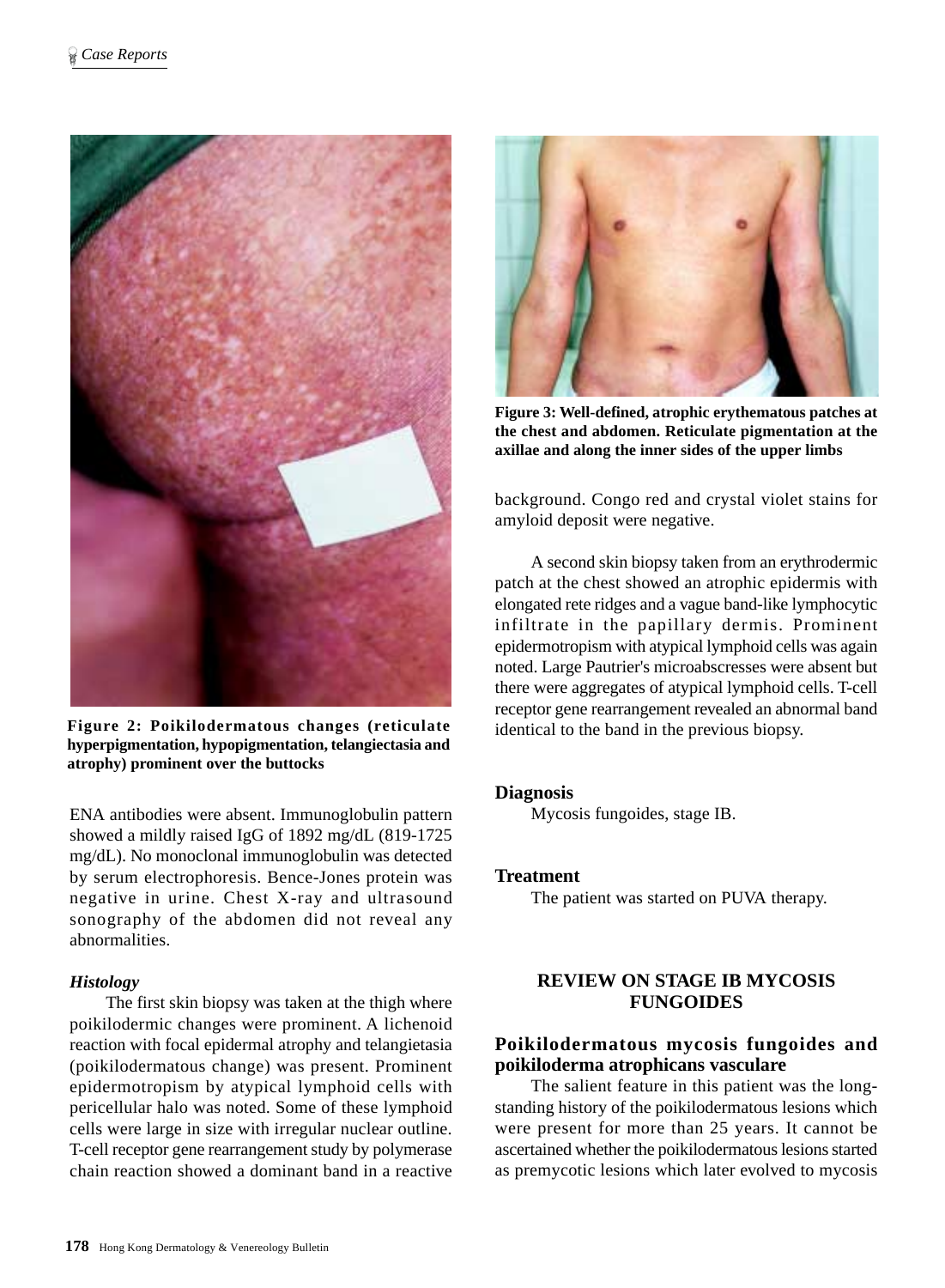fungoides, or whether the lesions represented a slow progressing form of mycosis fungoides.

Samman studied 107 patients with poikiloderma atrophicans vasculare ("prereticulotic poikiloderma" or "atrophic parapsoriasis"). $<sup>1</sup>$  In about one-fifth, the age of</sup> onset was less than 20 years old. From studying the first 50 cases in the series, it was observed that the condition could remain non-progressive for many years: three patients progressed to mycosis fungoides or reticulosis, five died (one due to mycosis fungoides and one due to leukaemia), four had complete resolution, and 28 remained more or less static, including 11 in whom the condition present for more than 20 years.

# **Prognosis of stage IB mycosis fungoides**

Mycosis fungoides is usually staged using the TNM classification (Table 1 and 2). Kim et al studied the longterm outcome of 176 patients with generalized patch and/or plaque stage (T2) mycosis fungoides.2 Most subjects were treated with topical nitrogen mustard or total skin electron beam therapy (TSEBT). The relative risk of death compared with race, age and sex-matched controls was 2.3 (95% C.I. 1.9-2.8). The calculated survival rates at five, 10 and 20 years were 73%, 55% and 27%, respectively. Patients who were younger than 58 years old had longer median survival than older ones (18.2 years vs 7.1 years). Nineteen percent of the deaths were due to mycosis fungoides. Disease progression occurred in 24% of patients in stage IB. There was no

**Table 1. TNM classification for mycosis fungoides Classification Description**

| T(Skin)        |                                                               |  |  |
|----------------|---------------------------------------------------------------|--|--|
| T1             | Limited patch/plaque $\left($ < 10% of total<br>skin surface) |  |  |
| T <sub>2</sub> | Generalized patch/plaque (>10% of<br>total skin surface)      |  |  |
| T3             | Tumours                                                       |  |  |
| T4             | Generalized erythroderma                                      |  |  |
| N (Nodes)      |                                                               |  |  |
| N <sub>0</sub> | Lymph nodes clinically uninvolved                             |  |  |
| N1             | Lymph nodes enlarged, histologically<br>uninvolved            |  |  |
| N <sub>2</sub> | Lymph nodes clinically uninvolved,<br>histologically involved |  |  |
| N <sub>3</sub> | Lymph nodes enlarged and<br>histologically involved           |  |  |
| M (Viscera)    |                                                               |  |  |
| M <sub>0</sub> | No visceral involvement                                       |  |  |
| M1             | Visceral involvement                                          |  |  |
|                |                                                               |  |  |

significant difference between the survival rates of those with stage IB and IIA disease.

In van Doorn et al's series, 135 patients were diagnosed as stage IB mycosis fungoides, with a median age of 61 at diagnosis.<sup>3</sup> The majority were treated with psoralen plus ultraviolet-A (PUVA) phototherapy. The overall survival at 10 years was found to be 61% with a disease-specific survival of 83%. Thirty percent had complete remission on initial therapy. Progression to a more advanced stage occurred in 24%. The survival rate of stage IB patients was found to be the same as stage IA patients. The study also found that complete remission on initial treatment was significantly related to survival in stage IB patients.

# **Treatment options for stage IB/T2 mycosis fungoides**

# *Phototherapy*

PUVA is the most popular choice of phototherapy in the treatment of mycosis fungoides. Herrmann et al achieved a 59% complete clinical & histological response rate, and a 35% partial response rate with PUVA in 49 stage IB patients.<sup>4</sup> The average dose to initial clearing was 140 J/cm2 . The freedom from relapse rate at five years was 25%.

Broadband UVB was able to induce complete clinical response in 83% of six stage IB patients with patch lesions in Ramsay et al's study. However, it was not able to induce remission in any patients with plaque lesions.5 The median time to remission was five months, and the median duration to relapse was 22 months.

Narrowband UVB achieved a complete clinical response in 75-83% for stage IA/B patients with patch lesions.6,7 The mean time to complete clearance was short, within 10 weeks. However, the relapse rates were

| Table 2. Clinical staging system for mycosis fungoides |  |  |  |
|--------------------------------------------------------|--|--|--|
|--------------------------------------------------------|--|--|--|

| <b>Clinical stages</b> | т              | N              | М              |
|------------------------|----------------|----------------|----------------|
| IA                     | T1             | N <sub>0</sub> | M <sub>0</sub> |
| <b>IB</b>              | T <sub>2</sub> | N <sub>0</sub> | M <sub>0</sub> |
| <b>IIA</b>             | $T1-2$         | N1             | M <sub>0</sub> |
| $_{\text{IIB}}$        | T <sub>3</sub> | $N0-1$         | $_{\rm M0}$    |
| <b>IIIA</b>            | T <sub>4</sub> | N <sub>0</sub> | M <sub>0</sub> |
| <b>IIIB</b>            | T <sub>4</sub> | N1             | M <sub>0</sub> |
| <b>IVA</b>             | $T1-4$         | $N2-3$         | M <sub>0</sub> |
| <b>IVB</b>             | $T1-4$         | $N2-3$         | M1             |